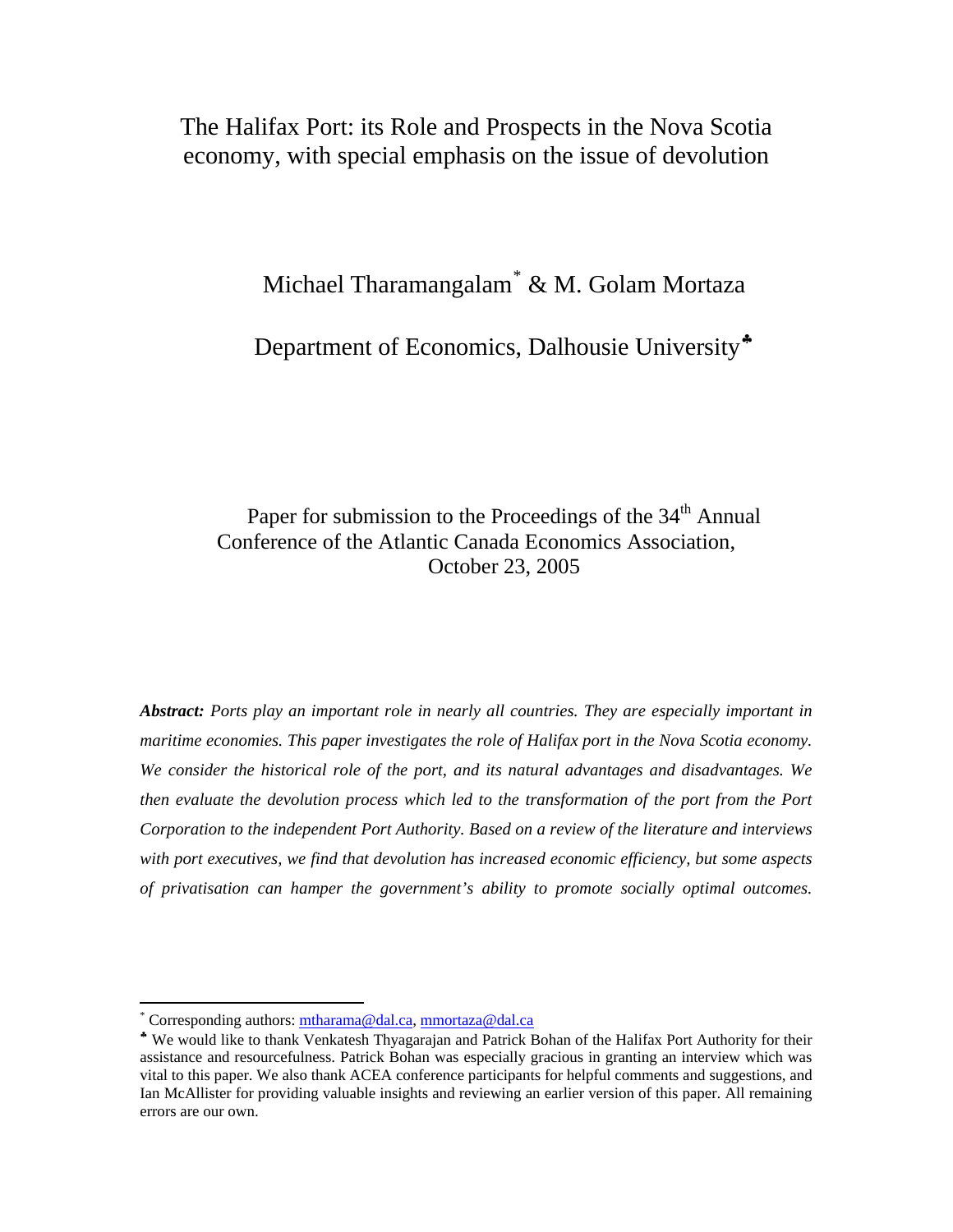#### **I. Introduction**

The Halifax port is situated in the Halifax harbour, a large natural harbour on the Atlantic Coast of Nova Scotia, Canada. The Halifax harbour is also considered to be the second largest harbour in the world following Sydney, Australia. The Halifax harbour has many advantages which would make it seem ideally situated for a port. In times past it was considered "an ideal entrepot for transhipment business and water-borne cargoes."<sup>[1](#page-1-0)</sup> Yet, despite its natural and strategic advantages, today the volume of traffic through the Halifax Harbour is significantly less than through large eastern seaboard ports like Montreal or New York.<sup>[2](#page-1-1)</sup>

This paper will investigate the reasons for constraints to the volume of traffic through Halifax. We place this investigation in the context of benefits to the Nova Scotia economy. Section II will briefly describe the characteristics of the Port. Section III will discuss the advantages and disadvantages of the port. Section IV will evaluate logistical and administrative issues. We evaluate the evolution of these issues as a result of the creation of an independent port authority. Section V will contain our conclusions. Lastly, Section VI will contain our recommendations as well as directions for future research.

#### **II: The Halifax Port and its Importance**

### **a. Characteristics of the Halifax Port.**

The Halifax harbour is one of the deepest and largest natural harbours in the world (AIMS, 2005). It is the first mainland port inbound to North America from Europe

 $\overline{a}$ 

<sup>&</sup>lt;sup>1</sup> Martin, Allan S. (1934)

<span id="page-1-1"></span><span id="page-1-0"></span> $2 \text{ In } 2001$ , the container exchange through Halifax was 413,501 TEU as opposed to 2,352,453 TEU for New York or 848,762 TEU for Montreal (O'Keefe, 2003).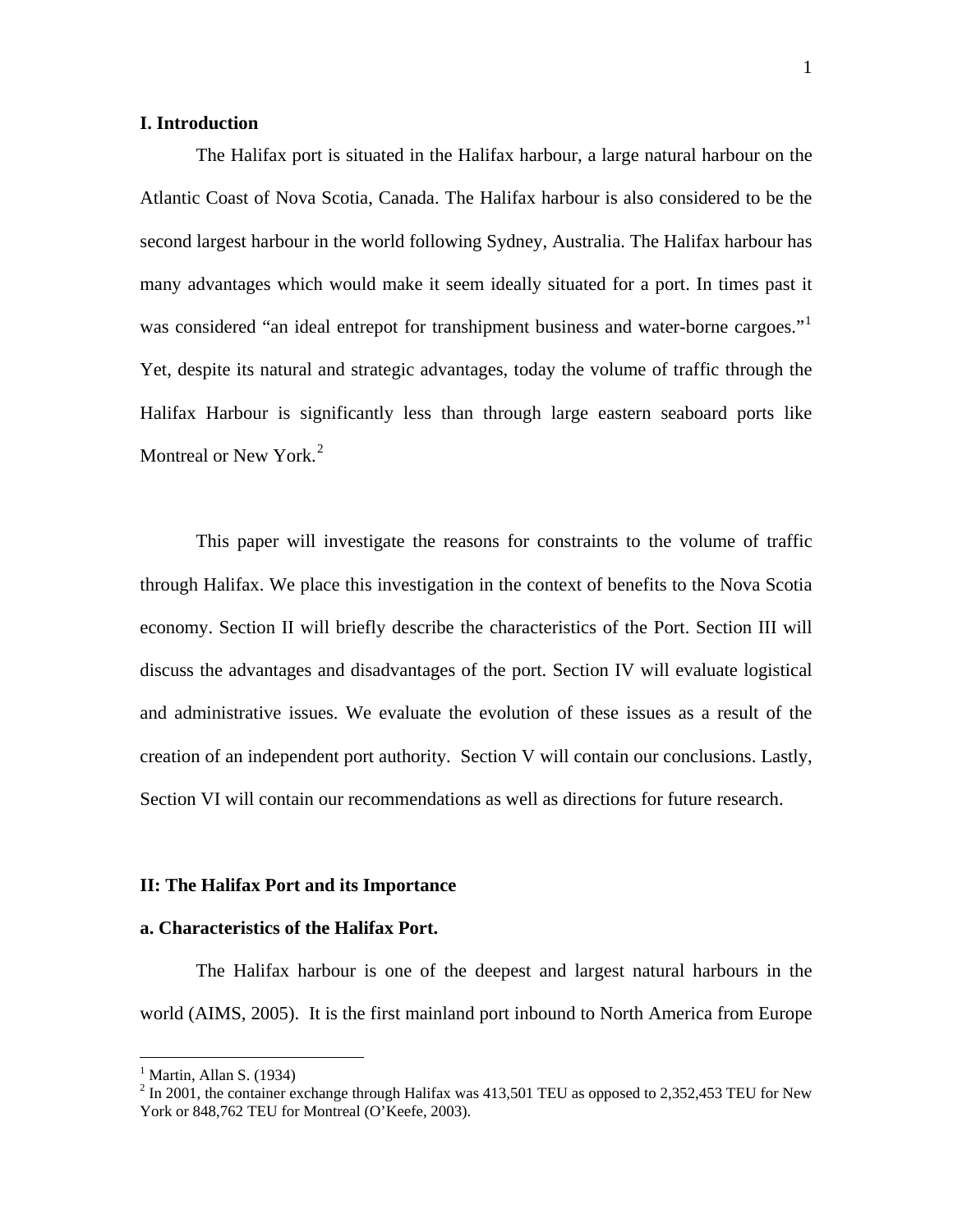and the Mediterranean, and the last mainland port outbound in the opposite direction. The port is ice-free year round. It is strategically located, approximately 100 km north of the Great Circle Route. After a recent dredging operation, the maximum depth of the port has been increased to 55 feet.

In terms of tonnage "Halifax was the 6th placed North American port on the Europe trade route and 11th on the Asia & Oceania trade route" in 2001 (0'Keefe 2003). The origin of container cargo passing through the port is shown below.



**Figure 1: Container Cargo of Halifax Port by Geographic Area, 2003** 

A supportive location on waterfront lands is essential for a good quality port engaged in a wide range of marine activities. In this regard, the Port of Halifax supports a

Source: Halifax Port Authority, 2005a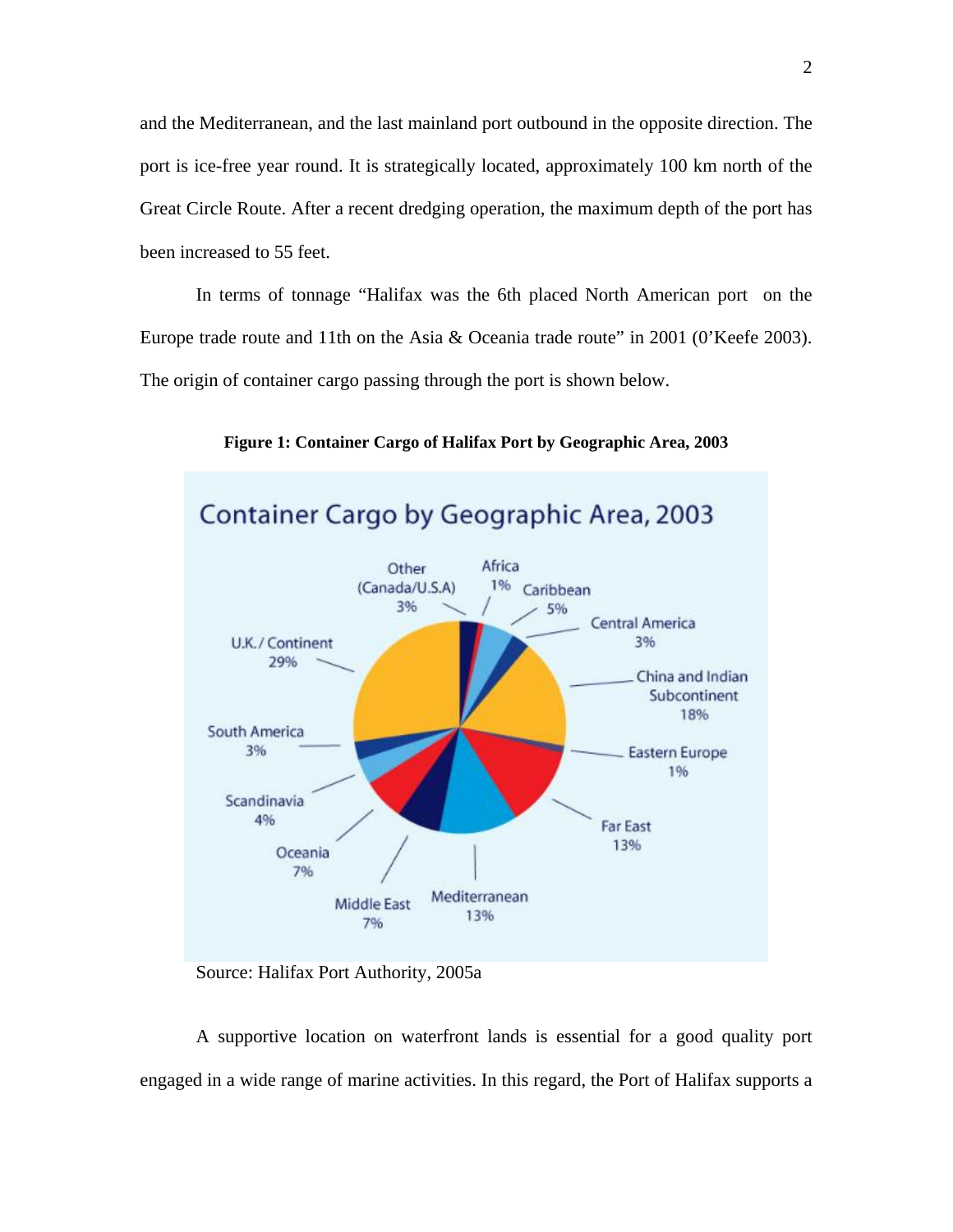wide range of marine activities such as shipping (container, bulk, general cargo, rollon/roll-off), shipbuilding and fabrication, defense, research, coast guard, offshore oil and gas, petroleum refining, fishing, ferry service and tourism and recreation (Gardner Pinfold Consulting Economists Ltd. *et al.*, 2004).

## **b. Regional Importance and Mandate**

The economic impact of the port on the province of Nova Scotia has been estimated at almost \$700 million (AIMS, 2005). The port authority has 55 employees, but there are 3000 additional jobs directly related to port activity. In addition it is estimated that 9000 more jobs are indirectly related to port activity. These include jobs in the rail and trucking industries, as well as distribution centres, waterfront labour, ship fuel and provisions, technical services relating to refrigeration (Bohan, Personal Communication, 2005).

**Figure 2. Employment generated by the Port of Halifax, 2005.**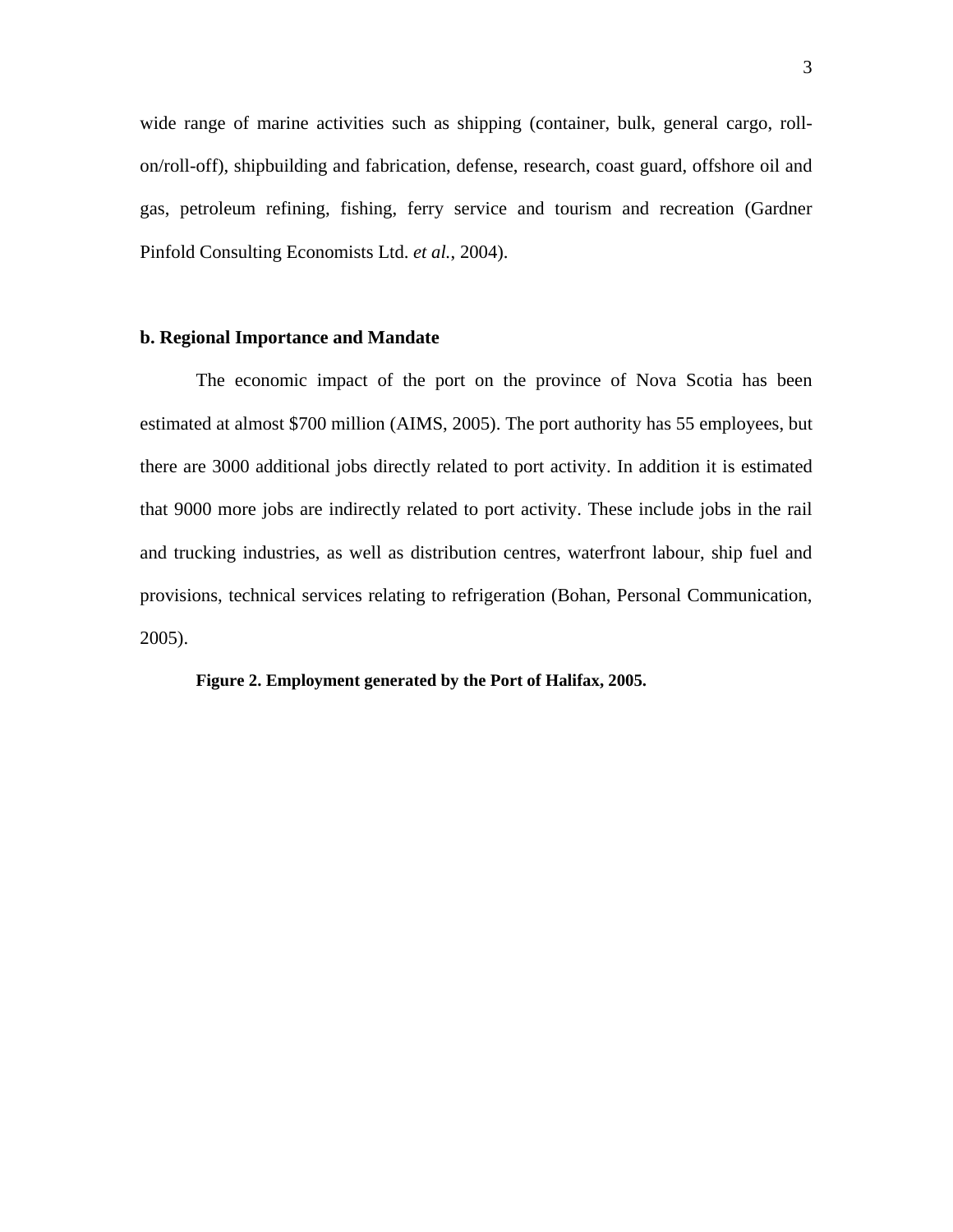

#### **Section III: Advantages and Disadvantages of the Halifax Port.**

The port of Halifax has both natural and structural advantages. Halifax has a most favorable harbour which combines high water depth, low tidal range, flat land, uniform geology and good soil depth. Infrastructural issues include good road and rail access, coupled with proximity to markets and trade routes.

With a maximum depth of 55 ft, the Halifax harbour is the deepest harbour on the east coast of North America (AIMS 2005*.*). While ships currently coming through the harbour are of the order of 5000 TEU, the port is already equipped to handle the 10,000 TEU ships expected in the future<sup>[3](#page-4-0)</sup>. Because of its proximity to the Great Circle route, it can be used as a First In Last Out port, or FILO (Cirtwell *et al.*, 2001). Thus ships heading for the east coast of North America can dock first in Halifax to lighten their loads

 $\overline{a}$ 

<span id="page-4-0"></span> $3$  These ships have already been introduced on Asian and Pacific routes.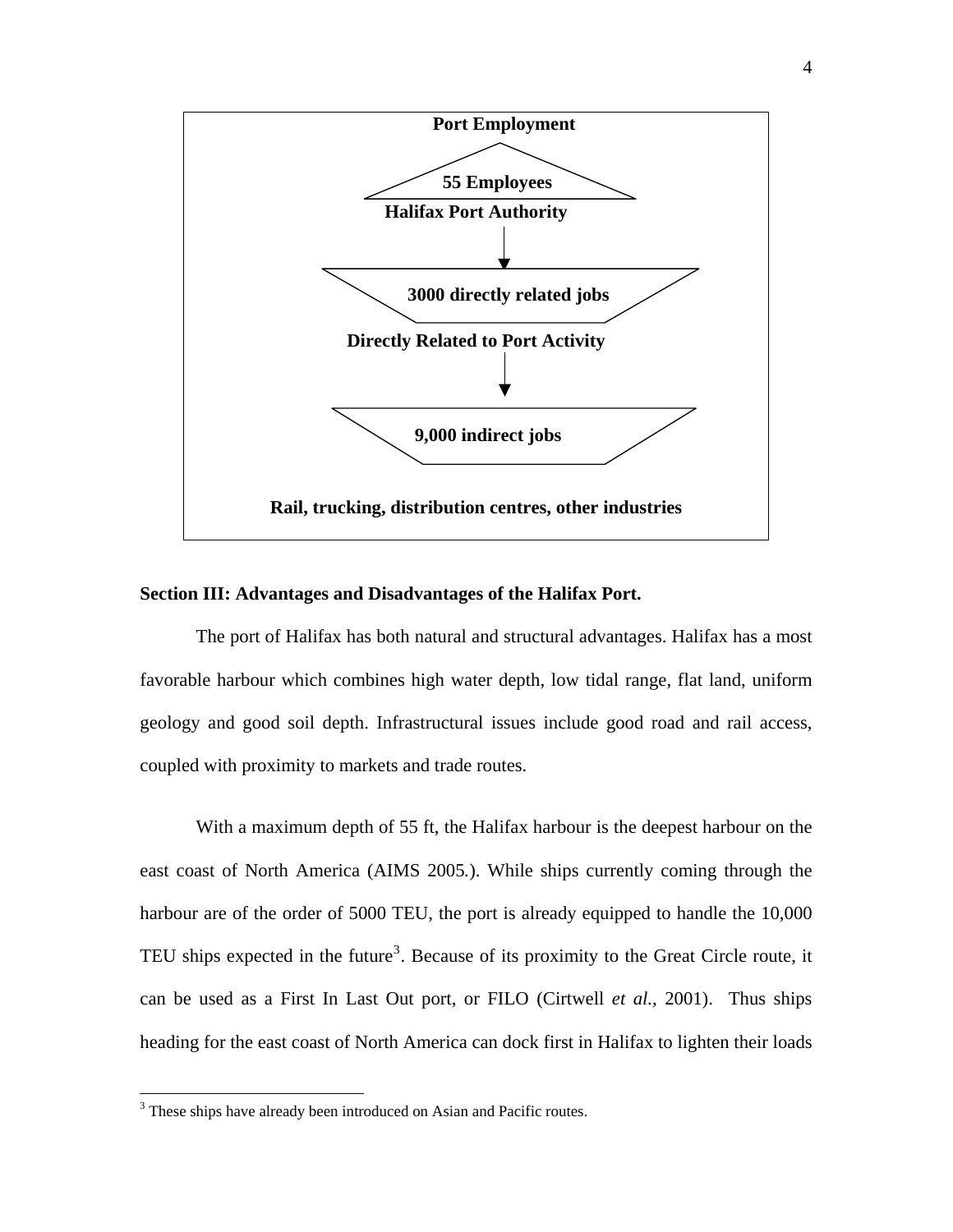and avoid channel draft problems; similarly they can top up loads on the outbound route (*ibid.*, Bohan, Personal Communication, 2005).

Halifax enjoys an advantage over Montreal in that it is ice-free year round. Historically, this made Halifax a high traffic port in the winter months (Allen, 1934). However, with the introduction of ice-breaking technology in 1966, the St. Lawrence River became passable in winter (Norcliffe, 1980). Thus the Halifax advantage was reduced, as traversing frozen water is now less expensive than land transport.

In recent years, increased trade has caused congestion at large ports, leading to increased utilization of surplus capacity at smaller ports. This is proving advantageous for Halifax; in recent months there has been an increase in cargo carrying in Halifax due to congestion at other ports (Bohan, Personal Communication, 2005).

Geographically, the port of Halifax has both advantages and disadvantages. Geography helps the port of Halifax in two ways. Firstly, when container vessels are crossing the Atlantic between the U.S. and Europe, the Middle East and the Far East (via Suez), Halifax is an easy stop due to its strategic location to the Great Circle Shipping Route. Secondly, Halifax is at least one day closer by sea to major North American markets, facilitating easy transshipment by  $\text{raid}^4$  $\text{raid}^4$ .

The major natural disadvantage is the distance from target markets. Due to the relatively high cost of land transport, it will be more economical to direct discretionary cargos to ports closer to target markets.

 $\overline{a}$ 

<span id="page-5-0"></span><sup>&</sup>lt;sup>4</sup> See Gardner Pinfold Consulting Economists Ltd. *et al.*, 2004. It should be remembered, however, that this constitutes an advantage only when cost or capacity do not constrain rail or road transshipment. This is not necessarily the case in Halifax, as is explored below.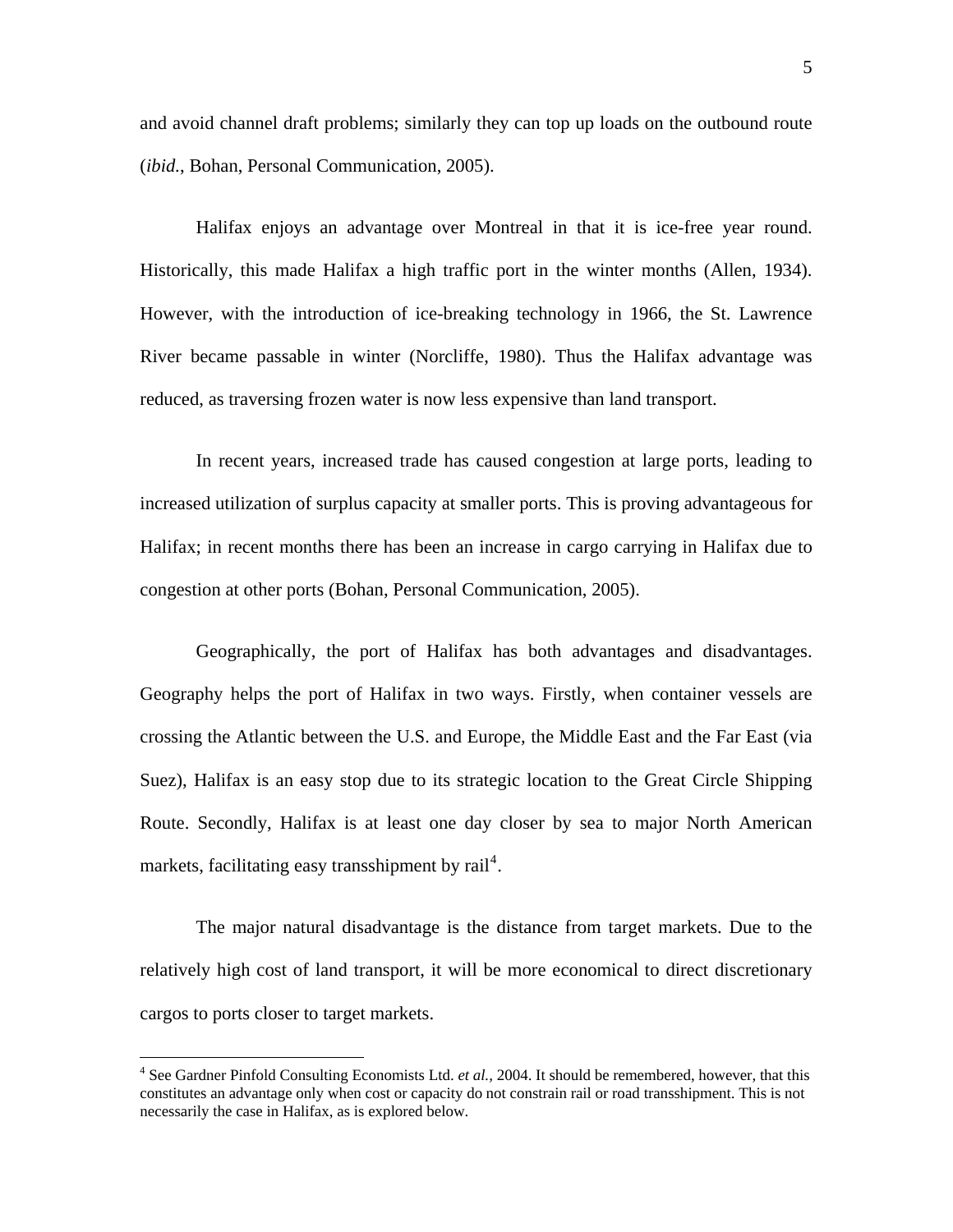Halifax is served by only one Class One Railway,<sup>[5](#page-6-0)</sup> CN Rail. This is in contrast to the situation in several other North American ports. New York has three Class One rail services, Montreal has two, and Vancouver has two to three, depending on the method of evaluation (Bohan, Personal Communication, 2005). Thus in Halifax, CN can use its "market leverage" to charge higher prices, and in fact can test to see what the highest price is the market will tolerate. The rail monopoly also has little incentive to minimise dwell times (See Section III a). The high price and dwell times disadvantage Halifax as a port for freight forwarding.

#### **Section IV: Logistical and Administrative issues.**

#### **a. Logistical problems**

 $\overline{a}$ 

The railway business model utilized by CN is based on "balanced trains." I.e., trains are run only on a schedule which can ensure full cargos in both directions. In the case of Halifax, exports are usually greater than imports. The result is that when ships deliver a bundle of cargo for delivery, the cargo tends to accumulate in the port until the regularly scheduled trains arrive. This problem is accentuated by the cyclical nature of ship docking – ships tend to arrive on Thursdays, Fridays, Saturdays and Sundays while Monday to Thursday is a period of low traffic. Thus minimizing 'dwell time' is a major concern for clients. As a virtual rail monopoly with excess demand, CN has little incentive to reduce dwell times from Halifax. Thus discretionary cargoes arriving in Halifax may be disadvantaged relative to, for example, Montreal. While cargoes arriving

<span id="page-6-0"></span> $<sup>5</sup>$  The six largest rail carriers in North America are referred to as Class One railways.</sup>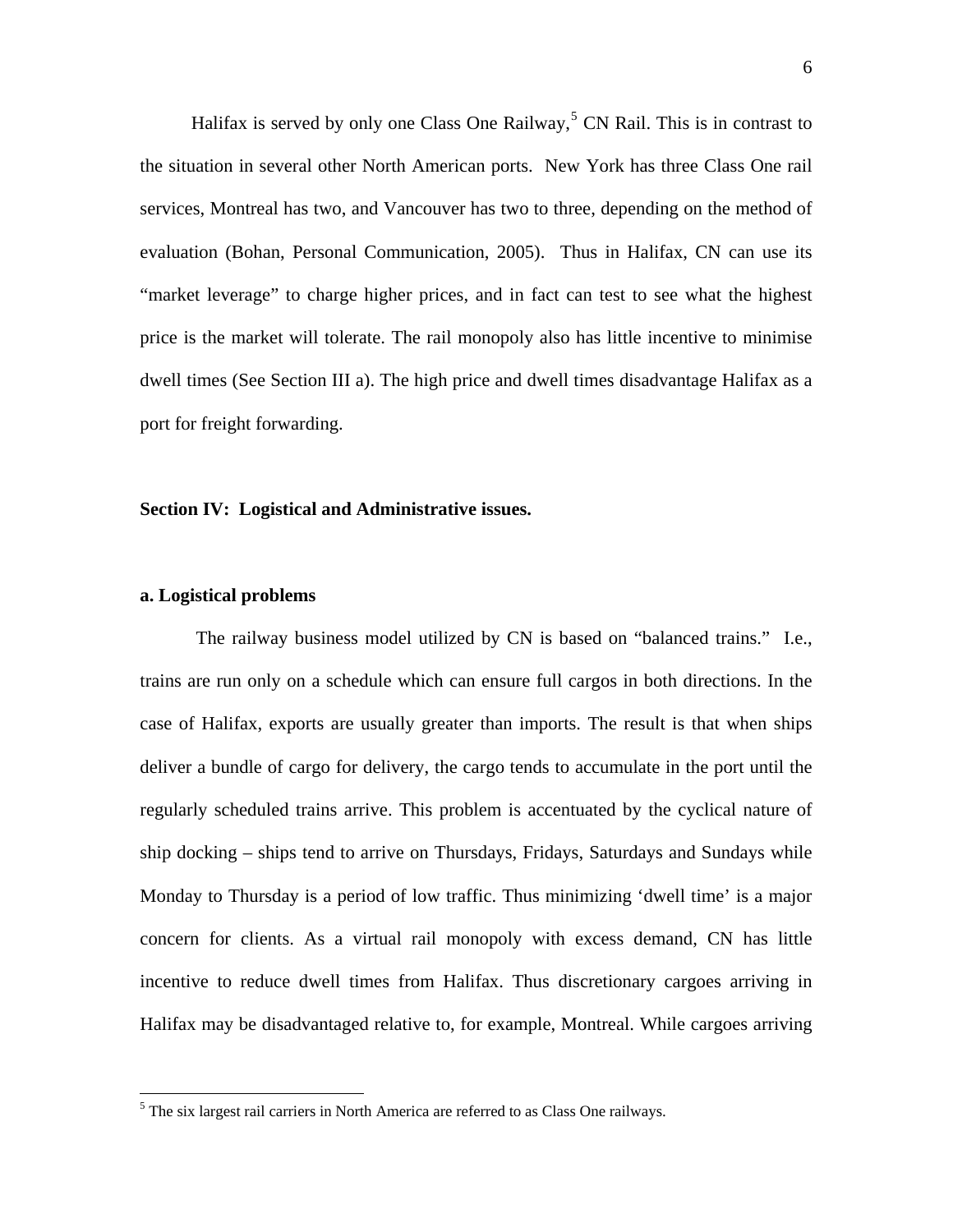in Montreal may face some of the same problems vis-à-vis dwell time, this is mitigated by the options of trucking, and choice of rail lines.

Shipping lines and freight forwarders may also choose to transload the goods in Halifax and truck them, or truck the containers directly. Both these options are rarely exercised due to their high cost; however the year 2005 saw an increase in trucking of goods, as the capacity of the rail is nearly maximised (Bohan, Personal Communication,, 2005).

#### **b. Administrative issues and transition to Port Authority.**

Over the past decade, many ports around the world were privatised through various forms of concession or lease agreements. In most cases, public policy was to encourage private participation in ports for efficiency gains through the introduction of competition, attracting increased foreign investment and ensuring cost-effective port services. In developing countries, the result of such policies was to create private natural monopolies, because of the high cost of investment in structure of ports (Van Niekerk, 2005). However, this is not the case in more economically developed countries because of the size of the markets, and competition with adjacent foreign and domestic ports. Hence operations of ports in economically developed countries can be competitive under private authority.

In Canada, as part of the devolution in transport support industries, governments deliberately devolved responsibility from the public to the private sector through the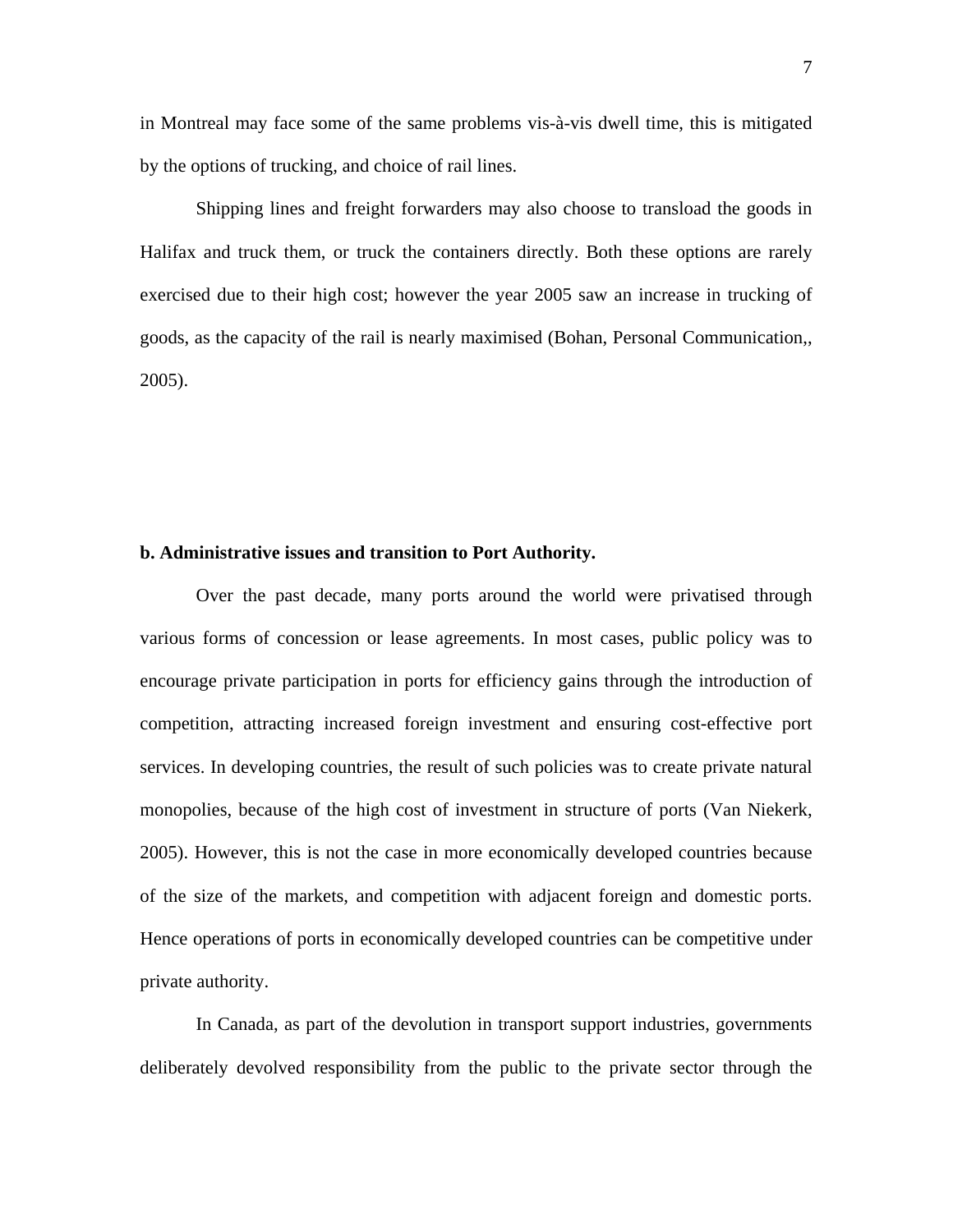implementation of the 1995 *National Marine Policy* (NMP) under the *Canada Marine Act,* 1998. The intention of such devolution was to secure the benefits of commercially driven business decision-making in organizations previously run by government, and at the same time, to secure compensation for prior investments by taxpayers (Baltazar and Brooks [2001], O'Keefe [2005]). Thus although Halifax port is self-sufficient in terms of funding and investment, it is situated on land which continues to be owned by the Department of Transport.

The devolution process was chosen over full privatization in Canada "to invoke community responsiveness through the creation of not-for-profit stakeholder-focused entities" (Baltazar and Brooks, 2001). As part of the process, the new port authorities were to be run by a community selected board of governors. However, while community input is now actively sought in Board selection, the (federal) Minister of Transport retains the right to approve candidates. Baltazar and Brooks (2001) find that "the Minister decided on his choice of candidates and was able to reject candidates put forward by local interests." They thus conclude that "true devolution did not happen for Canadian ports." Sources within the Port Authority agree that the devolution is "an incomplete process," but counter that the five directors employed by the Minister in consultation with port users are all credible business people. Because they are required to have no conflict of interest, they tend to be drawn from a wide variety of business backgrounds, and their independent views form a real contribution to port governance (Bohan, Personal Communication, 2005).

#### **Section V: Conclusions**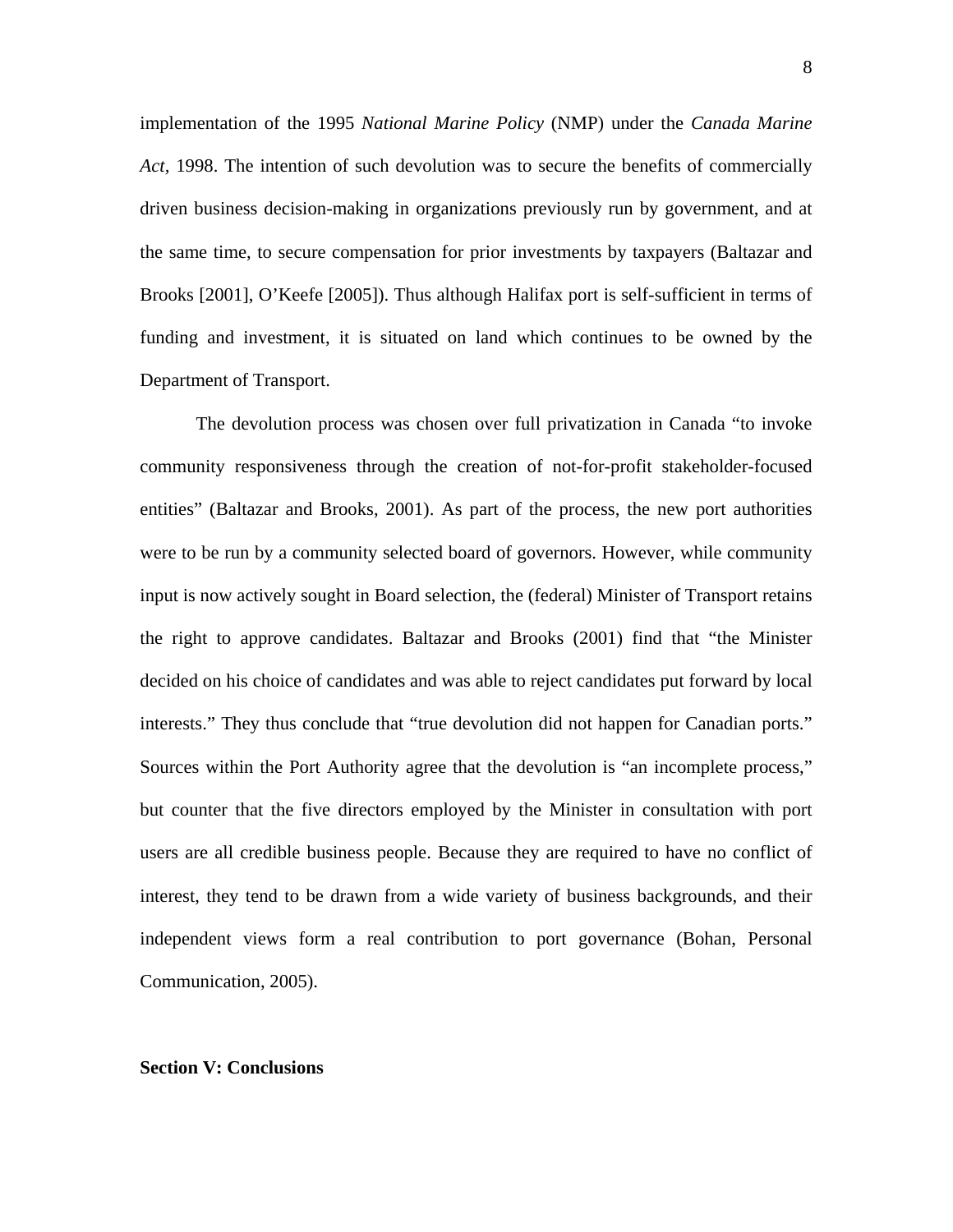While critics have charged that the reforms in the nascent port authorities were incomplete or non-existent, there have been significant changes in the management and perceptions of the Halifax Port Authority (see above). The reforms are akin to those recommended by Baird (2000), in that competition within the port has been created and the port authority has been revitalized.<sup>[6](#page-9-0)</sup>

One effect of the devolution is a significant increase in total revenue and profit margins. Total revenue approximately doubled since 1998, the last year before devolution. While container traffic has show a marked increase as well (see Figure 2 below), this increase is not sufficient to explain increased revenue. This suggests the revenue increase have been largely due to cost cutting and the generation of non-cargo based revenue.



**Figure 3:** Container Traffic in Halifax Port (in TEUs).

1

<span id="page-9-0"></span><sup>&</sup>lt;sup>6</sup> The reforms are also along the lines of the recommendations of the "Task Force on the Future of the Port of Halifax." This is salient as the Task Force recommendations were delivered several years before the National Marine Policy (1995) and the Canada Marine Act (1998).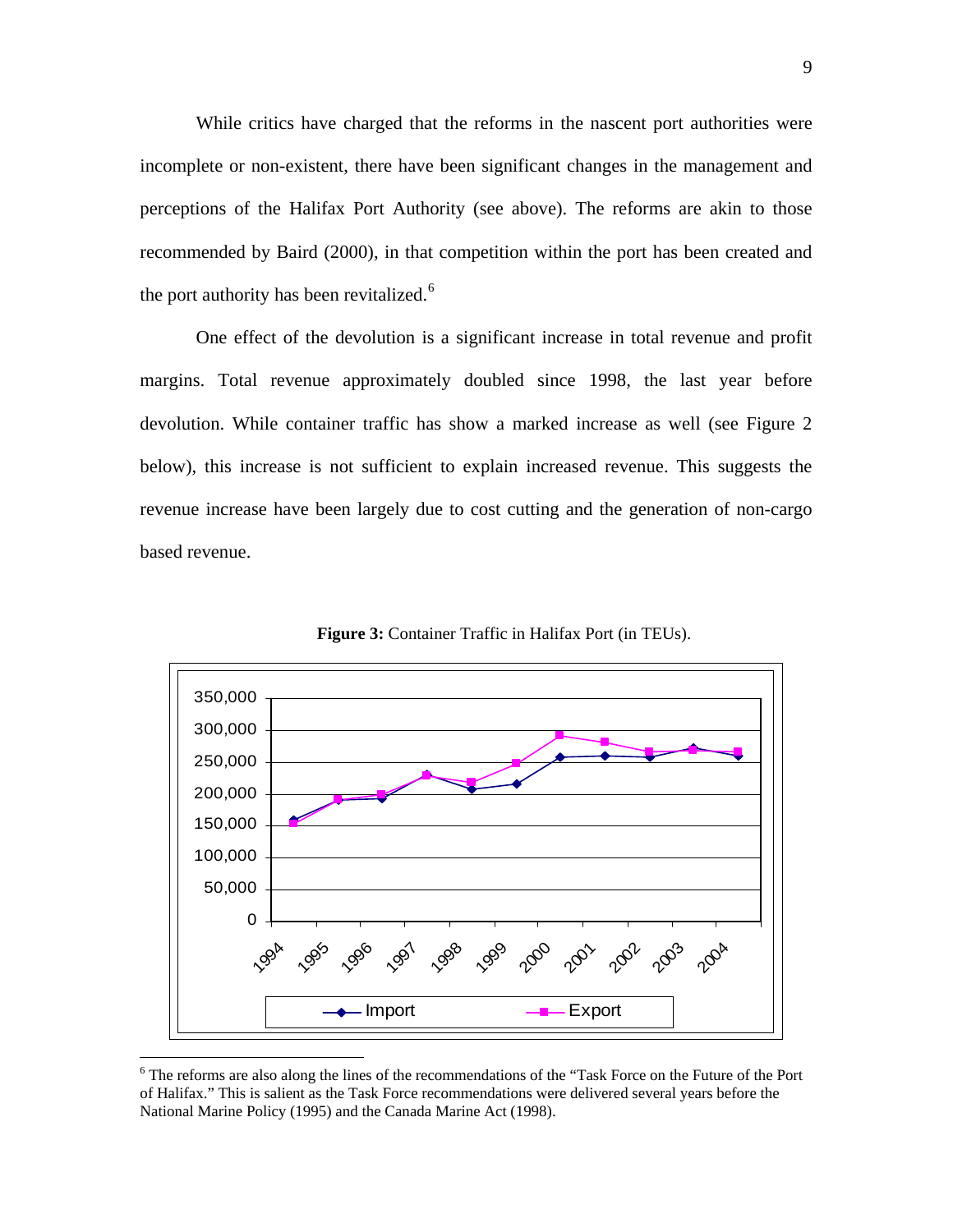Source: Complied for data provided by the Halifax Port Authority (Unpublished).

Profits have enabled the port to be self sufficient, and still have the financial resources for major investments, such as the current ongoing dredging operations. However, the capital available from profits pales in comparison to the ability of American ports such as New York/New Jersey, whose operations are funded by state and federal governments (O'Keefe, 2003). It remains to be seen whether capital constraints will impede Canadian competitiveness in the future, or whether revenue flows will be sufficient to make the necessary investments. While devolution or privatisation has not been found to be negative per se, we are inclined to suggest there is ample scope for further collaborative efforts between various port stakeholders. In some ways, a lack of co-ordination between various branches is exacerbated by privatisation. For instance, the Task Force commissioned by the Province included recommendations for CN to operate routes at less than full compensation (Regan 1993). Such a scenario would be difficult if not impossible with the current private CN Rail.

The devolution experience of the Halifax Port is representative of the complexity surrounding privatisation and decentralisation issues. Many aspects seem to indicate that devolution was economically efficient. Container traffic has increased; in addition, the requirement of self-sufficiency ensures that the port will not be a drain on the government budget (where government includes federal, provincial, and municipal levels of governance).

However, when the entire inter-modal transport system is considered, it can be seen that the outcome is not socially optimal. In a private rail monopoly, prices do not reflect marginal costs; rather they tend to reflect the maximum price the market will bear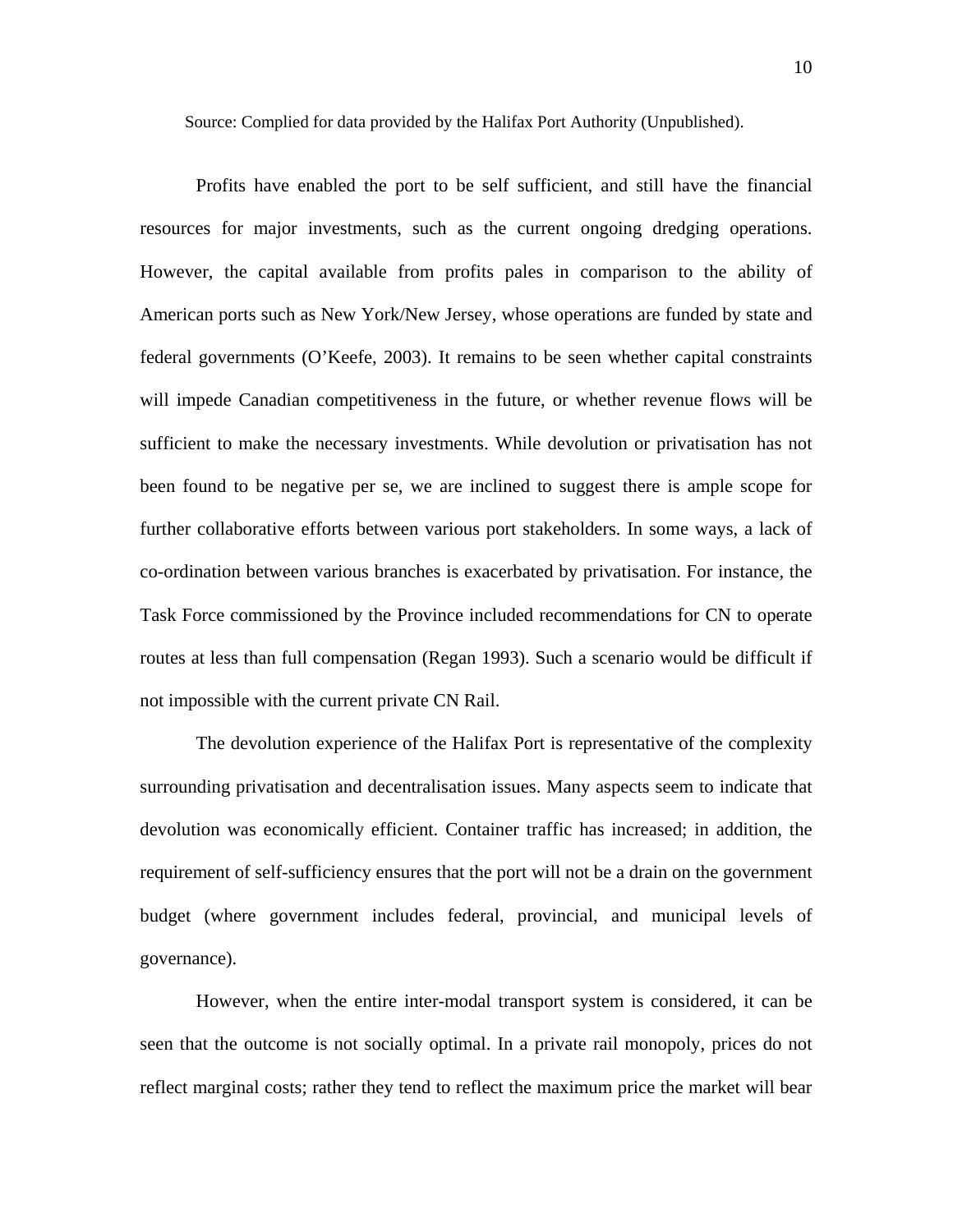(Baum and Tolbert, 1985). In Halifax, CN railways prices are based on this strategy. The market response has been a diversification of land transport options, with a shift towards containers trucking, and shipping smaller cargo units after transloading at source (in or around Halifax). Currently, this has been a relatively minor shift (Bohan, Personal Communication, 2005). But as current rail capacity is saturated, the increase in road transport may become more substantial. As road infrastructure is almost invariably maintained by the state, this will again result in a drain on the public purse.

Solutions to continuing problems of transport (as well as several other sectors) cannot be based on the old dogmas of 'State' vs. 'Private Corporation'. Rather, they must make use of innovative methods and involve all business interests as well as relevant regional authorities. This is discussed further below.

#### **Section VI: Recommendations and Future Research.**

#### **a. Recommendations**

The near-monopoly in land transport inbound from Halifax is having an adverse impact on the ports traffic potential. Following Noteboom and Rodrigue (2005), we believe the port authority should be more actively involved in proposing distribution alternatives.

They argue that the port authority should act as 'facilitators' in transport chains by constantly rethinking to improve the efficiency of the port. In this regard, proactive port governance is a key issue when all the interest groups of the port such as carriers, shippers, transport operators, labour and government bodies will work together to identify problems and address issues affecting logistic performance of port (*ibid.*). Port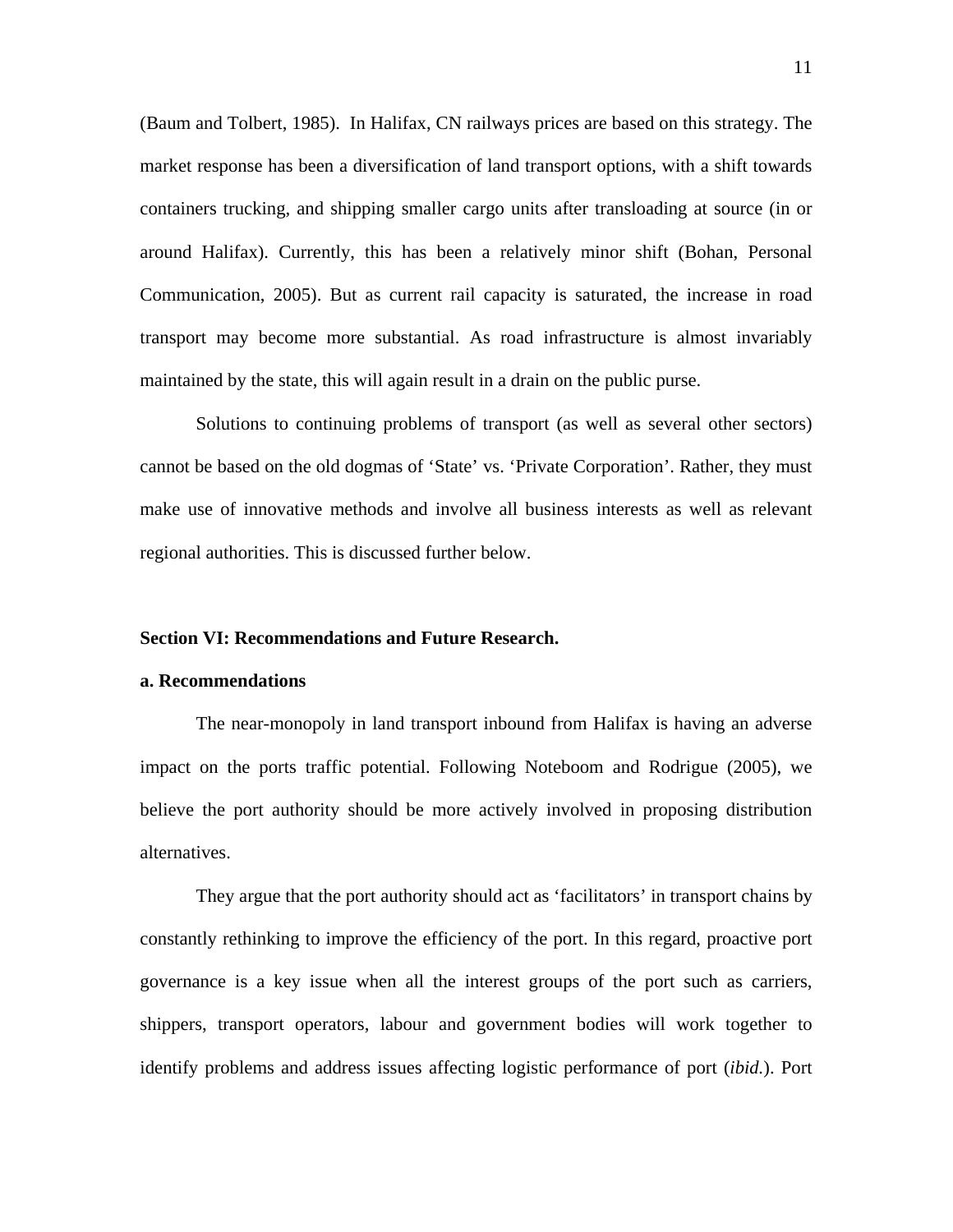authorities should promote an inter-modal transport system in order to use the cargo efficiently within a limited time framework. In this regard, the port authorities might develop strategic relationships with other transport nodes. Networking strategy between port authority and other transport nodes and strategic cooperation among them could help port authorities to develop new resources and capabilities and help them to maximise efficient use of existing resources.



**Figure 4: An example of streamlining inland box logistics** 

Figure 3 depicts a recommended co-ordination among import-dominated locations and export dominated locations for efficient use of containers. Port authorities and other interest groups such as market parties can jointly work to better streamline container

Source: Noteboom and Rodrigue, 2005, p. 14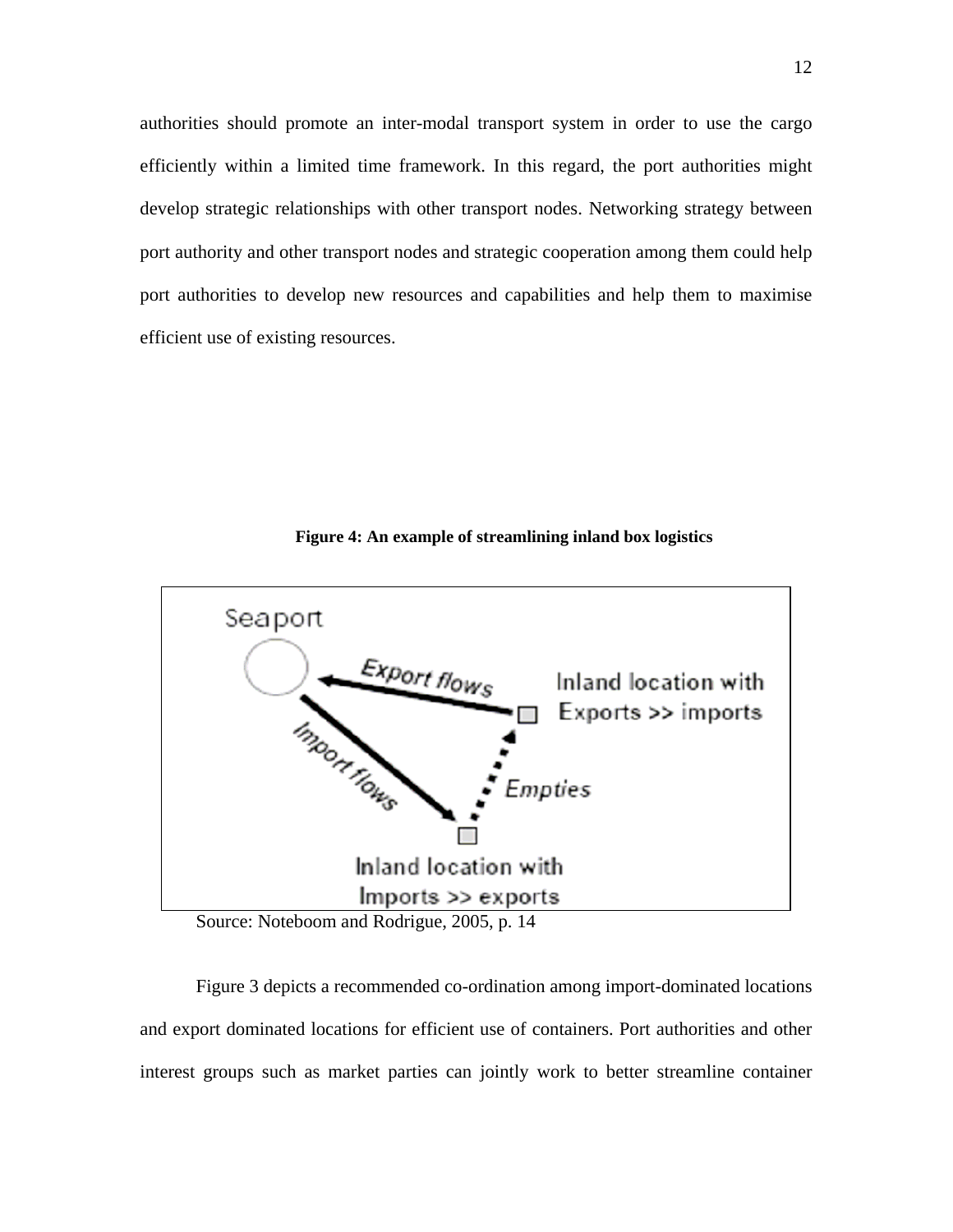flows and reduce empty hauls. Noteboom and Rodrigue suggest regional authorities and 'market parties' could co-ordinate efforts such that "one solution could be to develop intermodal services between import-dominated locations in the hinterland and exportdominated locations as to create a loop system resulting in shorter distances and considerable savings in costs due to the reduction of empty hauls" (*ibid.*). Such as system could also alleviate dwell times without the need for the current "balanced trains model." Alternative solutions would be the promotion of small vessel traffic, or increased feeder rail lines. A limited time subsidy for certain CN rail routes is another option. If the volume of traffic increased as a result of reduced dwell times, the routes would eventually become profit making and the subsidy could be removed.

#### **b. Future Research**

While the effects of devolution on port profits and traffic have been considered heuristically, we have performed no rigorous tests for these. One reason for this is the difficulty in obtaining detailed monthly or quarterly data that would enable econometric analyses. If such data were readily obtainable, it would be interesting to test for a structural break in profit, cargo tonnage, or other variables as a result of the transition to Port Authority.

We have considered the employment generated by the port. However, the impact of further port expansion on job creation remains unclear. Future development could include estimating job creation as a function of port expansion.

We have not included analyses of non-cargo port activities. Such analyses could be included in our future research. (cruise ships, waterfront development etc.).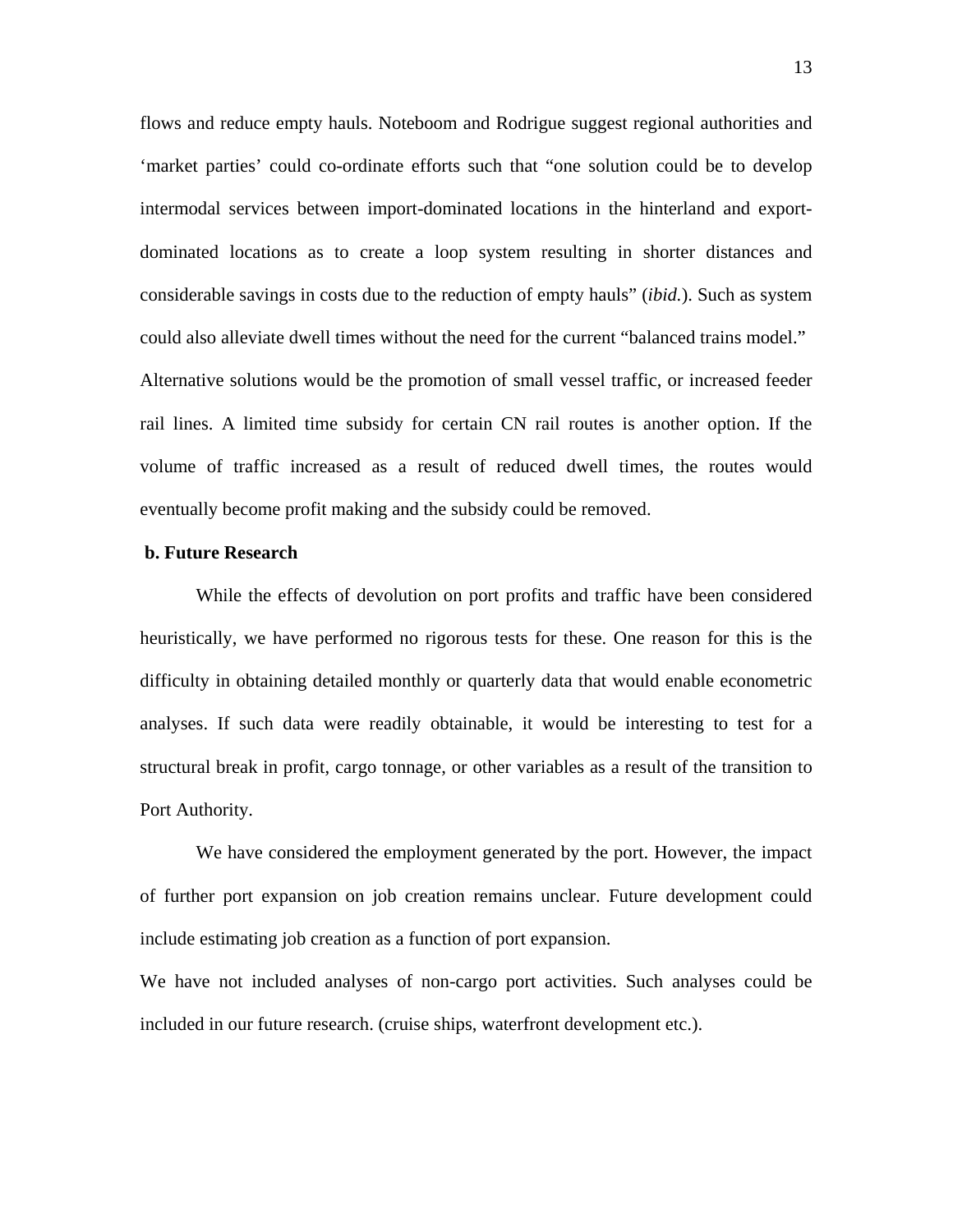Another project would be to set up a game theoretic model to analyse the interaction of CN rail with the Port Authority. This may deliver insights into ways to arrive at Pareto superior alternatives without significant changes to existing infrastructure.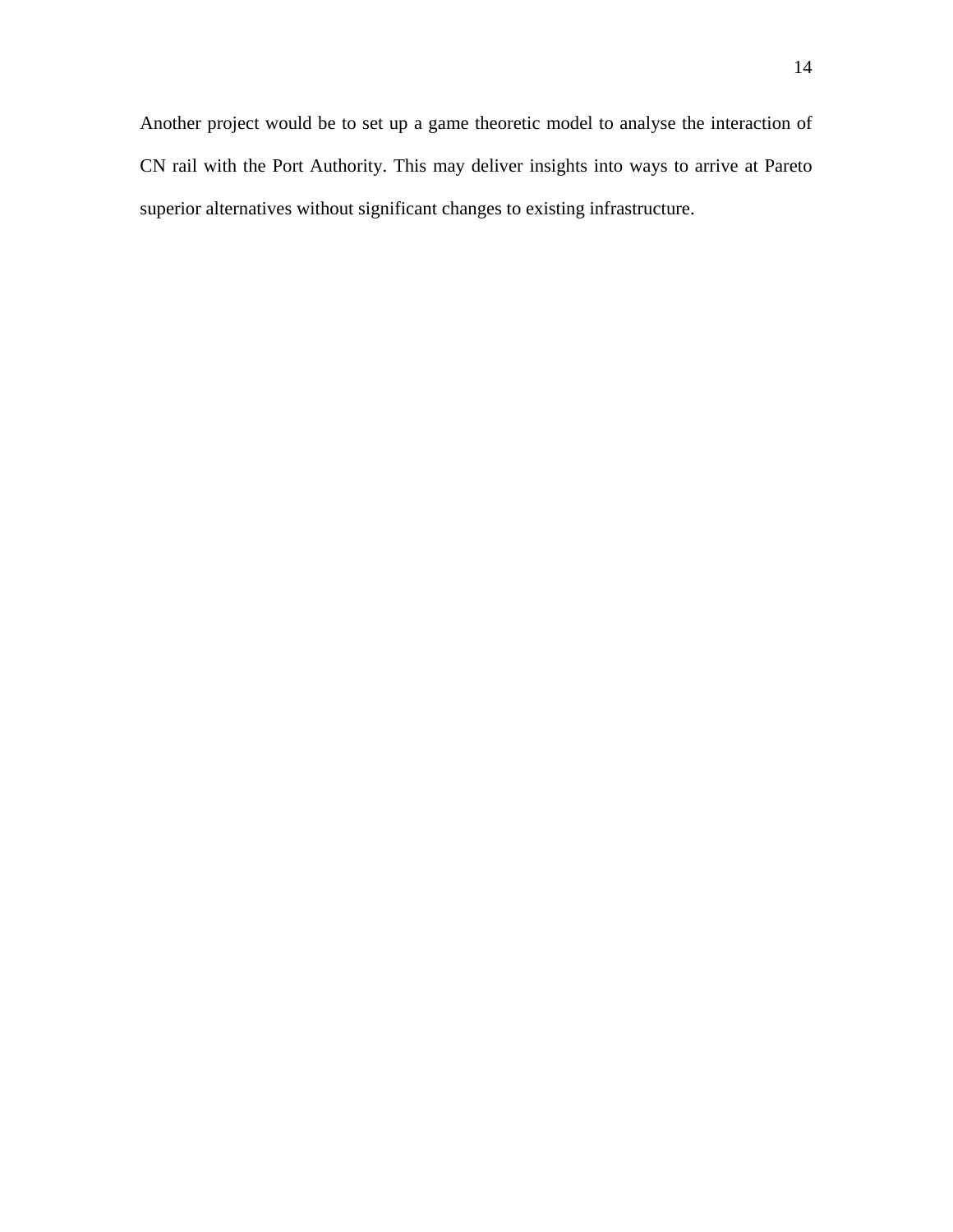#### **References**

Atlantic Institute of Market Studies (AIMS). 2005. Halifax Port Days 2005. Retrieved from http://www.aims.ca/library/halifaxportdays.pdf, October 2005.

- Baird, Alfred J. 2000. Port Privatization: Objectives, Extent, Process and the UK Experience. *International Journal of Maritime Economics. 2* (3), 177-194.
- Baltazar, Ramon and Mary R. Brooks. 2001. The Governance of Port Devolution: A Tale of Two Countries. School of Business Administration, Halifax, NS, Canada: Dalhousie University.
- Baum, W.C. and Tolbert, S.M. 1985. *Investing in Development.* Toronto: Oxford University Press for the World Bank.
- Bohan, Patrick. Personal Interview. 12 October 2005.
- Boardman, Anthony E. and Aidan R. Vining. 1989. Ownership and Performance in Competitive Environments: A Comparison of the Performance of Private, Mixed and State Owned Enterprises. *Journal of Law and Economics*, *32* (1), 3-33.
- Cirtwell, Charles, Brian Lee Crowley, and James Frost. 2001. Port-Ability: A Private Sector Strategy for the Port of Halifax. Atlantic Institute of Market Studies. Retrieved from http://www.aims.ca/library/port.pdf, October 2005.
- Gardner Pinfold Consulting Economists Ltd., MariNova Consulting Ltd., and Cantwell & Company Consulting Ltd. 2004. *Economic Potential of HRM and Halifax Harbour.* Submitted to Halifax Regional Municipality, Waterfront Development Cooperation Limited, Nova Scotia Office of Economic Development, and Atlantic Canada Opportunities Agency.
- Gillen, David and Douglas Cooper. 1995. Public versus Private Ownership and Operation of Airports and Seaports in Canada (Chapter 1), in Filip Palda, ed., *Essays in Canadian Surface Transport*, Vancouver: The Fraser Institute.
- Halifax Port Authority. 2005a. Global Shipping/Trade. Retrieved from http://www.portofhalifax.ca/AbsPage.aspx?id=1027&siteid=1&lang=1, November 2005.
- Halifax Port Authority. 2005b. *2004 Direct Container Statistics Summary by Trade Route – Port of Halifax.* Halifax: Halifax Port Authority Publication.
- Martin, Alan S. 1934. *A Short History of the Port of Halifax.* Halifax, NS: Halifax Port Authority Archives.